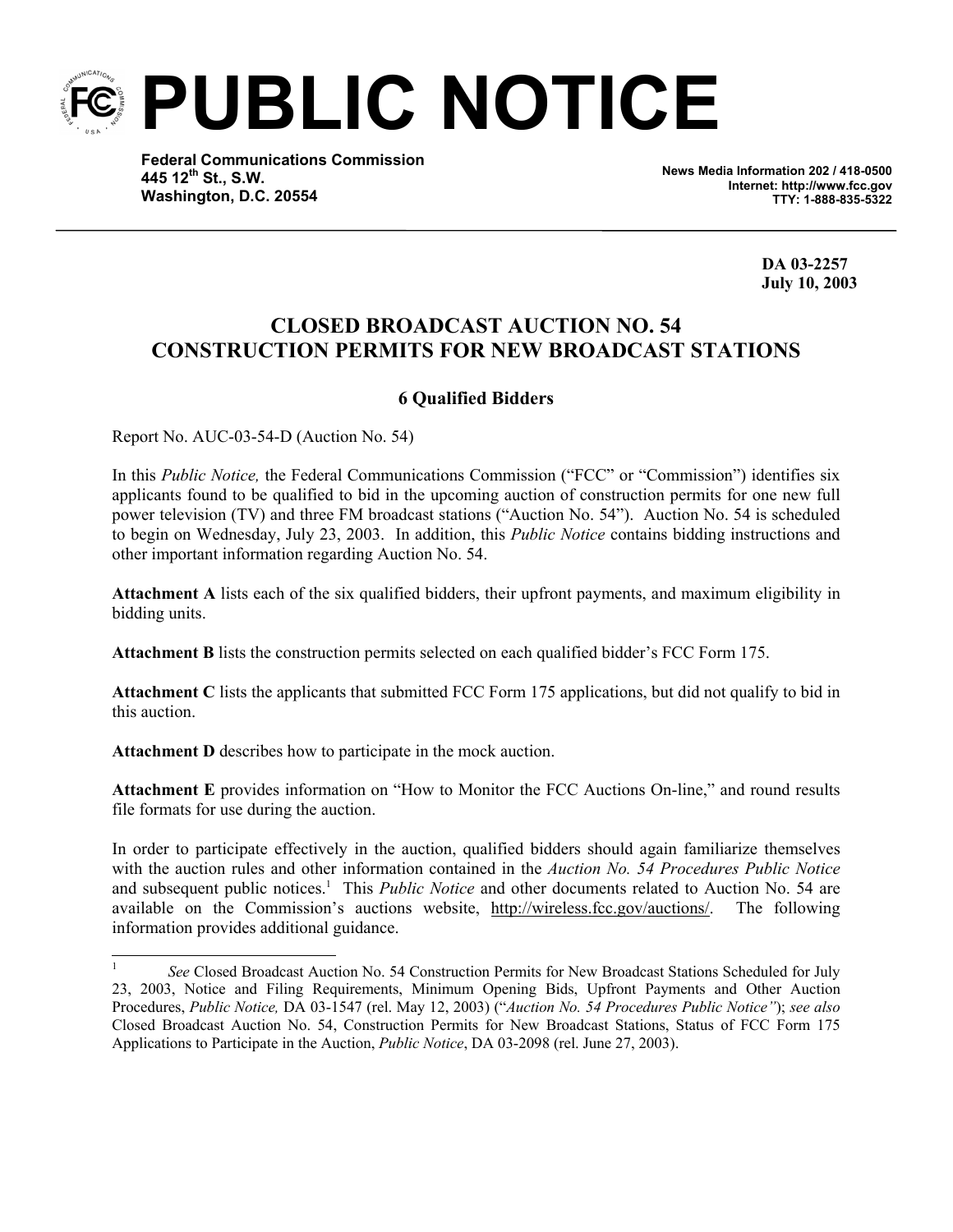*Registration.* Oualified bidders have been automatically registered for the auction. For security reasons, the Commission will confirm registration through two separate mailings of registration materials. Both mailings will be sent to the bidder's contact person at the contact address identified in the bidder's FCC Form 175. Upon receipt of both mailings, each bidder should be in possession of the following information:

- Bidder Identification Number
- At least two SecurID cards
- Bidding System User Manual
- FCC Telephonic Bidding phone number

**Qualified bidders are solely responsible for ensuring the security of their computer systems, security of their registration materials, and that only authorized bidders place bids on their behalf. The FCC assumes no responsibility or liability for these matters.** 

## **WARNING: Any unauthorized entity accessing or tampering with an FCC or other government computer will be prosecuted to the full extent of the law.**

Any qualified bidder listed in Attachment A of this *Public Notice* that has not received both registration mailings **by noon on Wednesday, July 16, 2003**, must contact the Auctions Hotline directly at (717) 338-2888. Receipt of both registration mailings is critical to participating in both the mock auction and the actual auction event, and it is the responsibility of each qualified bidder to ensure that all registration information has been received.

*Registration Material Replacement.* Lost bidder identification numbers or SecurID cards can be replaced only by appearing in person at the FCC Headquarters, located at 445 12<sup>th</sup> Street, SW, Washington, DC. Only an authorized bidder, the contact person or the certifying official, as designated on the applicant's FCC Form 175, may appear in person with two forms of identification (one of which must be a photo identification) in order to receive replacements. Qualified bidders requiring replacements must call technical support prior to arriving at the FCC.

If a bidder receives a damaged card(s), the bidder's contact person should call Technical Support to request a replacement. Technical Support will verify that the card is unusable, and a new card will be sent by Federal Express along with a self-addressed stamped envelope for returning the damaged card(s).

*Bidding.* As stated in the *Broadcast First Report and Order*, all pending mutually exclusive applications for broadcast services must be resolved through a system of competitive bidding.<sup>2</sup> When two or more short-form applications are accepted for filing within an MX Group, mutual exclusivity exits for auction purposes.<sup>3</sup> Once mutual exclusivity exists for auction purposes, even if only one applicant within an MX

<sup>&</sup>lt;sup>2</sup> Implementation of Section 309(j) of the Communications Act – Competitive Bidding for Commercial Broadcast and Instructional Television Fixed Service Licenses, MM Docket No. 97-234, GC Docket No. 92-52 and GEN Docket No. 90-264, *First Report and Order*, 13 FCC Rcd 15920, 15923-25, ¶¶ 7-12 (1998) ("*Broadcast First Report and Order*").

<sup>3</sup> *Broadcast First Report and Order*, 13 FCC Rcd at 15978-80, ¶¶ 149-154. *See also* Implementation of Section 309(j) of the Communications Act – Competitive Bidding, PP Docket No. 93-252, *Second Report and Order*, 9 FCC Rcd 2348, 2376, ¶ 165 (1994).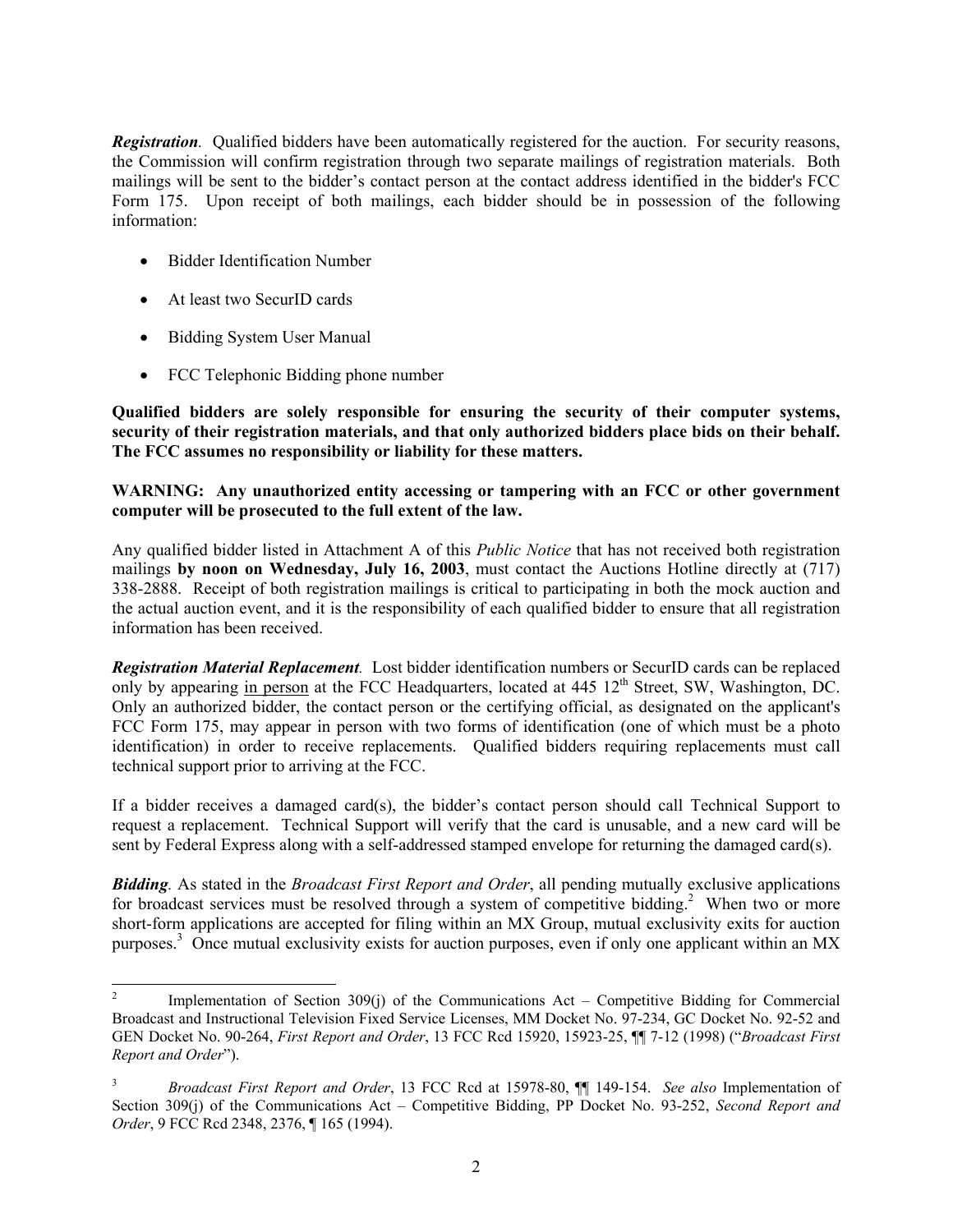Group submits an upfront payment, that applicant is required to submit a bid in order to obtain the construction permit.<sup>4</sup>

The Commission will conduct this auction over the Internet, and telephonic bidding will be available as well. As a contingency plan, bidders may also dial in to the FCC Wide Area Network. Qualified bidders are permitted to bid telephonically or electronically. In either case, **each authorized bidder** must have its own Remote Security Access SecurID card, which the FCC will provide at no charge. Each applicant with only one authorized bidder will be issued two SecurID cards, while applicants with two or three authorized bidders will be issued three cards. For security purposes, the SecurID cards and the instructions for using them are only mailed to the contact person at the contact address listed on the FCC Form 175. Please note that each SecurID card is tailored to a specific auction. SecurID cards issued for other auctions or obtained from a source other than the FCC will not work for Auction No. 54. The telephonic bidding phone number will be supplied in the first mailing along with the confidential bidder identification number.

Please note that the SecurID cards can be recycled, and we encourage bidders to return the cards to the FCC. We will provide pre-addressed envelopes that bidders may use to return the cards once the auction is over.

*Bidding Contingency Plan.* Bidders should develop comprehensive contingency plans that can be quickly implemented if bidders experience difficulty participating in the auction. While the FCC will correct any problems within Commission-controlled facilities, bidders are solely responsible for anticipating and overcoming problems such as bidder technical failures, local telephone service interruptions, adverse local weather conditions, unavailability of authorized bidders, or the loss or breach of confidential security codes.

In their registration materials, all qualified bidders will be supplied with a telephone number for telephonic bidding. Bidders choosing to bid telephonically are required to use this telephone number to place bids. Electronic bidders may use this telephone number as an alternate method of bidding in the event they are unable to submit their bids electronically. **Telephonic bidders are reminded to allow sufficient time to bid by placing their calls well in advance of the close of a round.** 

*Minimum Opening Bids.* There will be a minimum opening bid for each construction permit in Auction No. 54, calculated in accordance with the potential value of the spectrum, including the type of service, proposed population coverage, market size, industry cash flow data and recent broadcast transactions.<sup>5</sup> The minimum opening bid amount is subject to reduction at the discretion of the Commission. However, bidders should be aware that the Commission will not entertain requests to lower minimum opening bids. The agency will exercise its discretion, if at all, independent of any communications from bidders.

*Messages and Announcements.* The FCC will post pertinent auction information as messages and announcements. Bidders should routinely check for messages and announcements each time they enter the FCC Automated Auction System, and should read this information carefully.

 $\overline{a}$ 

<sup>4</sup> Any applicant that submits a short-form application that is accepted for filing but fails to timely submit an upfront payment will retain its place in the MX Group but, having purchased no bidding eligibility, will not be eligible to bid.

<sup>5</sup> *Auction No. 54 Procedures Public Notice* at 24-25. Attachment A of the *Auction No. 54 Procedures Public Notice* sets forth the minimum opening bids for each construction permit offered in Auction No. 54.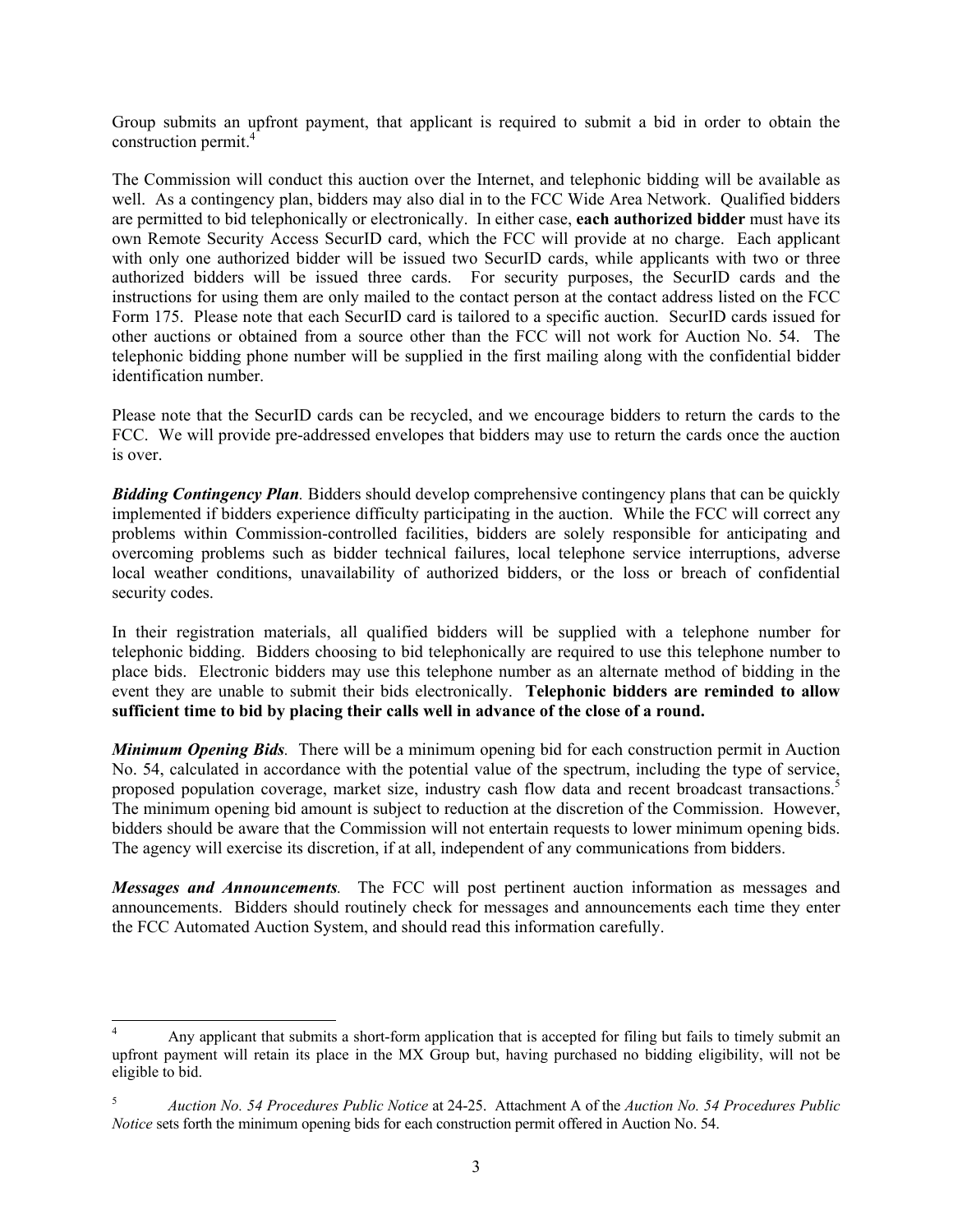| <b>Bidding Period</b> | $9:00$ a.m.             | $\blacksquare$ | 9:30 a.m. ET    |
|-----------------------|-------------------------|----------------|-----------------|
| <b>Bidding Period</b> | $11:00$ a.m. $\qquad -$ |                | $11:30$ a.m. ET |
| <b>Bidding Period</b> | $1:30 \text{ p.m.}$ -   |                | $2:00$ p.m. ET  |
| <b>Bidding Period</b> | $3:30 \text{ p.m.} -$   |                | $4:00$ p.m. ET  |

*Bidding Schedule.* The bidding schedule for Wednesday, July 23, 2003, will be:

The bidding schedule for Thursday, July 24, 2003, and continuing until further notice, will be:

| <b>Bidding Period</b> | $9:00$ a.m.  |                          | 9:30 a.m. ET    |
|-----------------------|--------------|--------------------------|-----------------|
| <b>Bidding Period</b> | $10:30$ a.m. | $\blacksquare$           | $11:00$ a.m. ET |
| <b>Bidding Period</b> | $12:00$ p.m. | $\overline{\phantom{a}}$ | $12:30$ p.m. ET |
| <b>Bidding Period</b> | $1:30$ p.m.  | $\overline{\phantom{a}}$ | $2:00$ p.m. ET  |
| <b>Bidding Period</b> | $3:00$ p.m.  | $\overline{\phantom{a}}$ | $3:30$ p.m. ET  |
| <b>Bidding Period</b> | $4:30$ p.m.  |                          | $5:00$ p.m. ET  |

Round results will be provided approximately 10 minutes after the close of each round. The FCC will set the pace of the auction based upon its monitoring of the bidding and its assessment of the auction's progress. All subsequent schedule changes will be made by announcement during the course of the auction.

*Bidder Questions during the Auction.* FCC auction officials and Technical Support staff will be available during the course of the auction to answer questions from authorized bidders. Bidders should identify themselves as a bidder with time sensitive auction questions when calling any number. Help can be obtained through the following telephone numbers:

| FCC Bidder Line<br>(telephonic bidding, auction conduct questions)                | Use telephonic bid number supplied in registration<br>mailing |
|-----------------------------------------------------------------------------------|---------------------------------------------------------------|
| FCC Technical Support Hotline<br>(all technical questions, software and hardware) | $(202)$ 414-1250                                              |
| FCC Auctions Division (legal questions)                                           | $(202)$ 418-0660                                              |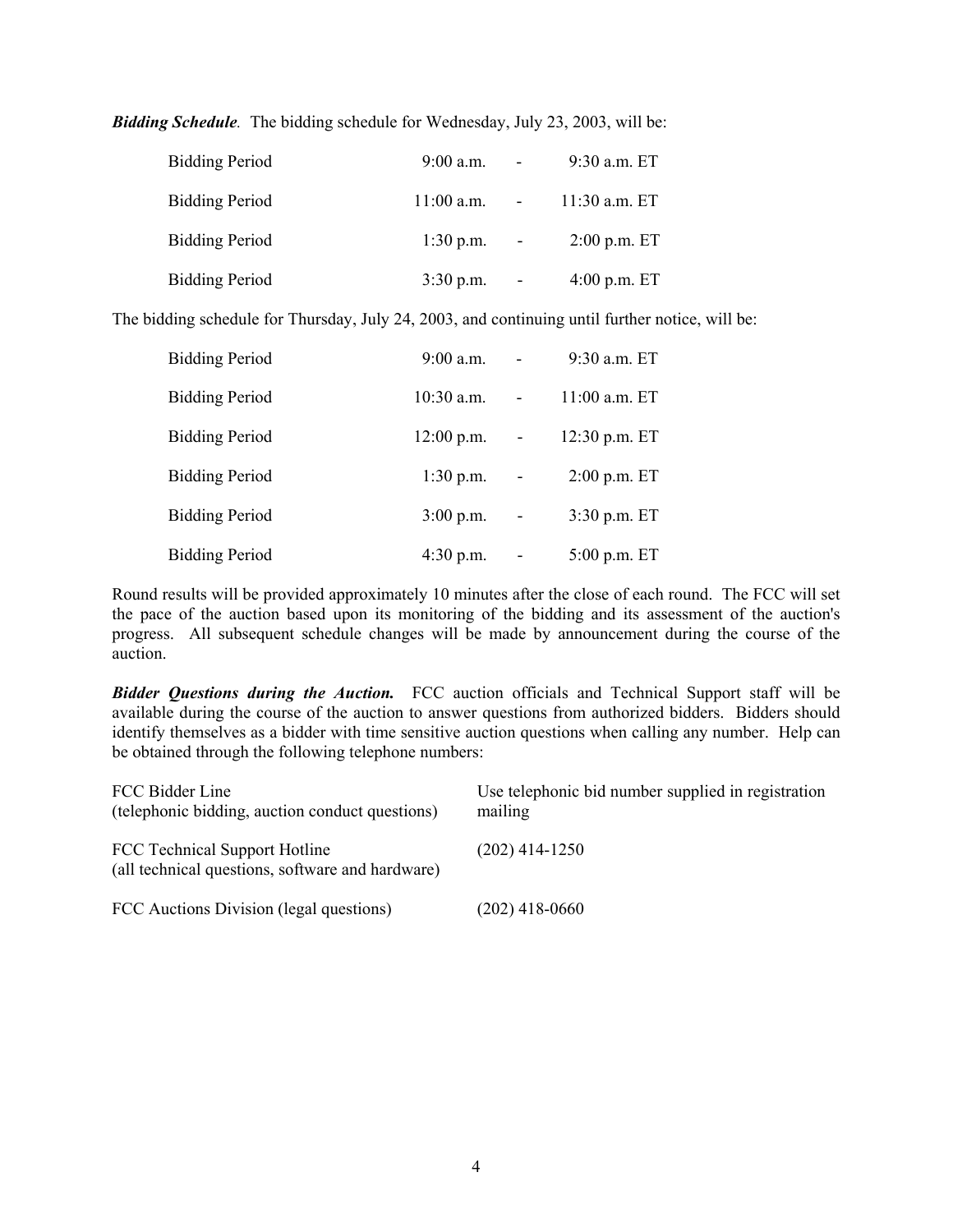*Monitoring Round Results.* Attachment E (How to Monitor the FCC Auctions On-Line) of this *Public Notice* provides instructions for reviewing and downloading round results, as well as other material related to Auction No. 54, that will be released by the Commission during the course of the auction.

*Amendments to FCC Form 175s.* Applicants are responsible for maintaining the accuracy and completeness of information furnished in their FCC Form 175 and exhibits.<sup>6</sup> Applicants should amend their applications within ten business days from the occurrence of a reportable change. Filers should make modifications to their FCC Form 175 electronically and submit a letter, briefly summarizing the changes, by electronic mail to the attention of Margaret Wiener, Chief, Auctions and Industry Analysis Division, at the following address:  $\frac{\text{aution54}}{\text{a}$  fcc.gov. A separate copy of the letter should be faxed to Kenneth Burnley, Auctions and Industry Analysis Division, (202) 418-4426. Questions about other changes should be directed to Kenneth Burnley at (202) 418-0660.

As described in the Commission's rules, applicants may make only minor corrections to their FCC Form 175 applications (*e.g.*, authorized bidder, fax number).<sup>7</sup> Major modifications (*e.g.*, changing the markets applied for, changing control of the applicant, changing the certifying official) will not be accepted.<sup>8</sup> Bidders are reminded that any changes affecting eligibility for the new entrant bidding credit, insofar as it results in the diminishment or loss of the new entrant bidding credit claimed on the Form 175 application, must be clearly stated in the bidder's amended material and in the summary letter referenced above. In such cases, the Commission will make appropriate adjustments in the New Entrant Bidding Credit prior to the computation of down and final payment amounts due from any affected winning bidders.<sup>9</sup>

*Due Diligence*. Potential bidders are reminded that they are solely responsible for investigating and evaluating all technical and market place factors that may have a bearing on the value of the broadcast facilities in this auction. The FCC makes no representations or warranties about the use of this spectrum for particular services**.** Potential bidders are strongly encouraged to conduct their own research prior to Auction No. 54 in order to determine the existence of pending proceedings that might affect their decisions regarding participation in the auction. Participants in Auction No. 54 are strongly encouraged to continue such research during the auction. **Bidders are solely responsible for identifying associated risks and for investigating and evaluating the degree to which such matters may effect their ability to bid on, otherwise acquire, or make use of the construction permits available in Auction No. 54.**  For further details regarding due diligence, please refer to the *Auction No. 54 Procedures Public Notice* under Section I.B.3.

*Mock Auction*. The FCC will conduct a mock auction on Friday, July 18, 2003, which will allow qualified bidders to familiarize themselves with the FCC Automated Auction System. Only qualified bidders will be permitted to participate in the mock auction. The Bureau will conduct this auction over the Internet, and telephonic bidding will be available as well. As a contingency plan, bidders may also dial in to the FCC Wide Area Network. Qualified bidders that wish to place bids telephonically should use the telephone number supplied in the Auction No. 54 registration materials.

The mock auction will include all Auction No. 54 construction permits, and will follow the rules governing the actual auction. **The mock auction will be identified as Auction No. 74. The program will reflect all the construction permits each bidder applied for and the associated upfront** 

8  *Id*.

 6 47 C.F.R § 1.65.

<sup>7</sup> 47 C.F.R. § 1.2105(b).

<sup>9</sup> 47 C.F.R. §§ 73.5007; 73.5008.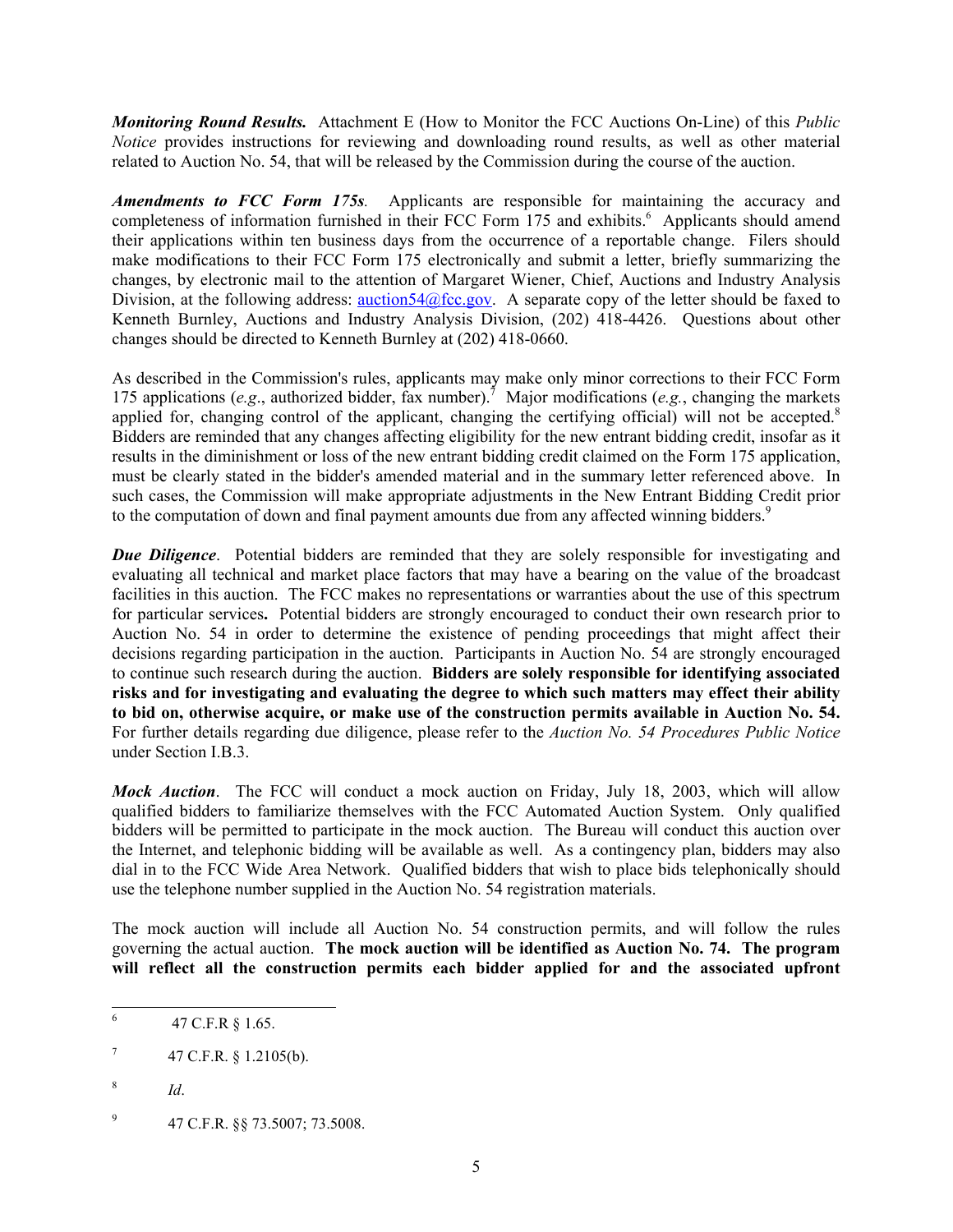**payments, which in turn corresponds to the number of bidding units allocated.** The mock auction will simulate the start of the auction, and all bidders will be required to be active on 100 percent of their current bidding eligibility. A bidder not meeting this requirement will have a waiver automatically applied (if the bidder has any waivers available), or its current eligibility will be permanently reduced (if the bidder has no waivers remaining), possibly eliminating the bidder from the auction.

Electronic bidders participating in the mock auction are advised to review the Bidding System User Manual provided in the second mailing. Attachment D of this *Public Notice* provides instructions for accessing the FCC Mock Auction site.

The mock auction bidding schedule for Friday, July 18, 2003, will be:

| Round 1 Bidding Period | 9:00 a.m. $-10:00$ a.m. ET                          |
|------------------------|-----------------------------------------------------|
| Round 2 Bidding Period | $11:00$ a.m. $-11:30$ a.m. ET                       |
| Round 3 Bidding Period | 1:30 p.m. - $2:00$ p.m. ET                          |
| Round 4 Bidding Period | $3:00 \text{ p.m.} - 3:15 \text{ p.m.} \text{ ET }$ |

## **OTHER IMPORTANT INFORMATION**

*Prohibition of Collusion.* Bidders are reminded that Sections 1.2105(c) and 73.5002 of the Commission's rules prohibits applicants for the same market from communicating with each other during the auction about bids, bidding strategies, or settlements unless they have identified each other as parties with whom they have entered into agreements under Section 1.2105(a)(2)(viii). For Auction No. 54, this prohibition became effective at the short-form application filing deadline on Friday, June 20, 2003, and will end on the down payment deadline after the auction, which will be announced in a future public notice.<sup>10</sup> Bidders competing for construction permits in the same market are encouraged not to use the same individual as an authorized bidder. If parties agree in principle on all material terms prior to the short-form filing deadline, those parties must be identified on the short-form application pursuant to Section 1.2105(c), even if the agreement has not been reduced to writing. If the parties have not agreed in principle by the filing deadline, an applicant would not include the names of those parties on its application, and may not continue negotiations with other applicants for the same market.<sup>11</sup>

In addition, Section 1.65 of the Commission's rules requires an applicant to *maintain* the accuracy and completeness of information furnished in its pending application and to notify the Commission within 30 days of any substantial change that may be of decisional significance to that application.<sup>12</sup> Thus, Section 1.65 requires auction applicants that engage in communications of bids or bidding strategies that result in a bidding agreement, arrangement or understanding not already identified on their short-form applications to promptly disclose any such agreement, arrangement or understanding to the Commission by amending their pending applications. In addition, Section 1.2105(c)(6) requires all auction applicants to report prohibited discussions or disclosures regarding bids or bidding strategy to the Commission in writing immediately but in no case later than five business days after the communication occurs, even if the

 $10\,$ 10 *See* 47 C.F.R. §§ 1.2105(c)(1).

<sup>11</sup> *See* "Wireless Telecommunications Bureau Clarifies Spectrum Auction Anti-Collusion Rules," *Public Notice*, DA 95-2244, 11 FCC Rcd 9645 (1995) (rel. October 26, 1995).

<sup>12</sup> *See* 47 C.F.R. § 1.65.